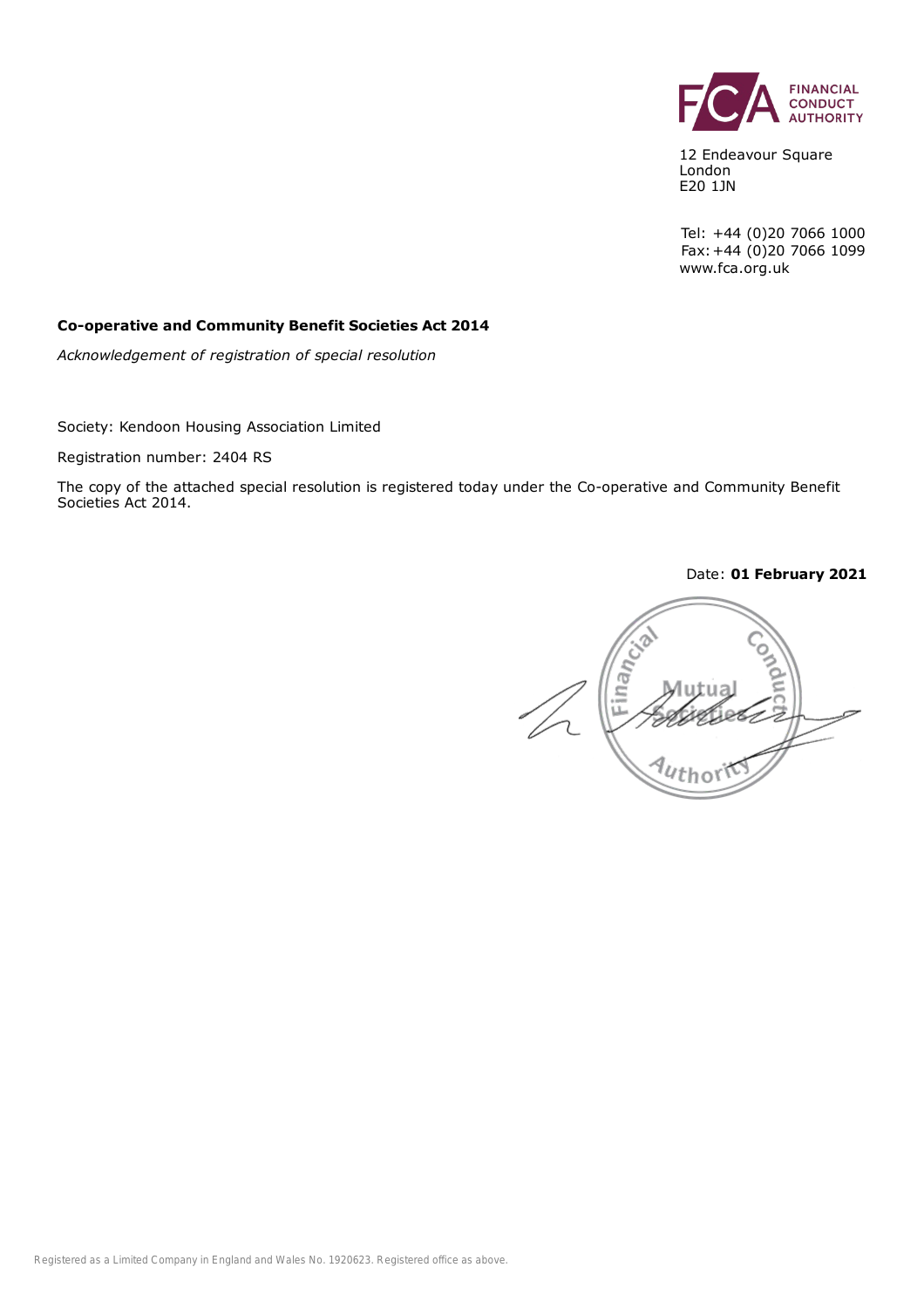

Kendoon Housing Association Limited Suite 18 Garscadden House 3 Dalsetter Crescent Drumchapel, Glasgow, G15 8TG Telephone 0141 944 8282 Fax 0141 944 4631 Email admin@kendoon.org.uk www.kendoon.org.uk

| Society name    | Kendoon Housing Association Limited |  |
|-----------------|-------------------------------------|--|
| Register number | 2404RS                              |  |

#### **Resolution of Members 21 December 2020**

"This meeting of members of Kendoon Housing Association Limited hereby resolves to transfer the whole of the stock, property and other assets and all engagements of the society to Pineview Housing Association Limited (registered number 2375RS and Scottish charity number SC038237) in consideration of Pineview Housing Association Limited issuing to each member of Kendoon Housing Association Limited paid up shares equal to the amount standing to the credit of each member in the share ledgers of Kendoon Housing Association Limited on the date when the transfer of engagements becomes effective."

Linda Devlin

Weng McCracken

**Linda Devlin Chair of SGM Meetings 12 January 2021** 

**Wendy McCracken** Secretary **12 January 2021**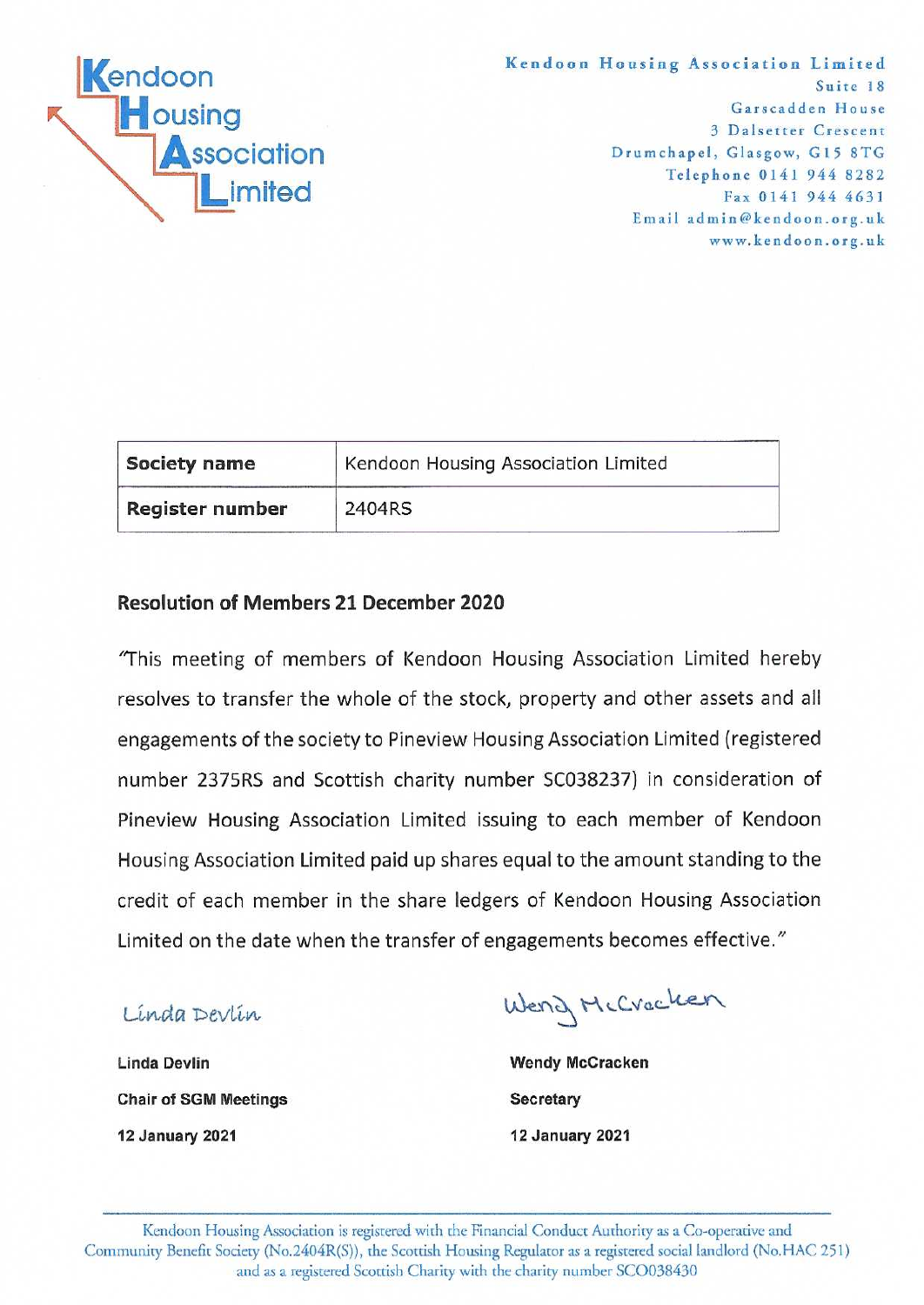

# **Transfer of engagements**

## **Section 1 – About this form**

Use this form to register a transfer of engagements if you are a society registered under:

- Co-operative and Community Benefit Societies Act 2014 (including credit unions)
- Co-operative and Community Benefit Societies Act (Northern Ireland) 1969
- The Credit Unions (Northern Ireland) Order 1985
- Friendly Societies Act 1974 who are a:
	- o working men's club
	- o benevolent society; or
	- o specially authorised society.

Please note that this form, including any details provided on the form, will be made available to the public through the Mutuals Public Register: [https://mutuals.fca.org.uk.](https://mutuals.fca.org.uk/)

## **Section 2 – About this application**

#### **2.1 What is the name and register number of the transferring society?**

| <b>Society name</b> | Kendoon Housing Association Limited |
|---------------------|-------------------------------------|
| Register number     | 2404RS                              |

#### **2.2 Is your society authorised by the PRA?**

| Yes | $\mathbf{I}$ |
|-----|--------------|
| N٥  | ⊠            |

#### **2.3 What is the name and register number of the accepting entity?**

| Entity name          | Pineview Housing Association Limited |
|----------------------|--------------------------------------|
| <b>Entity number</b> | 2375RS                               |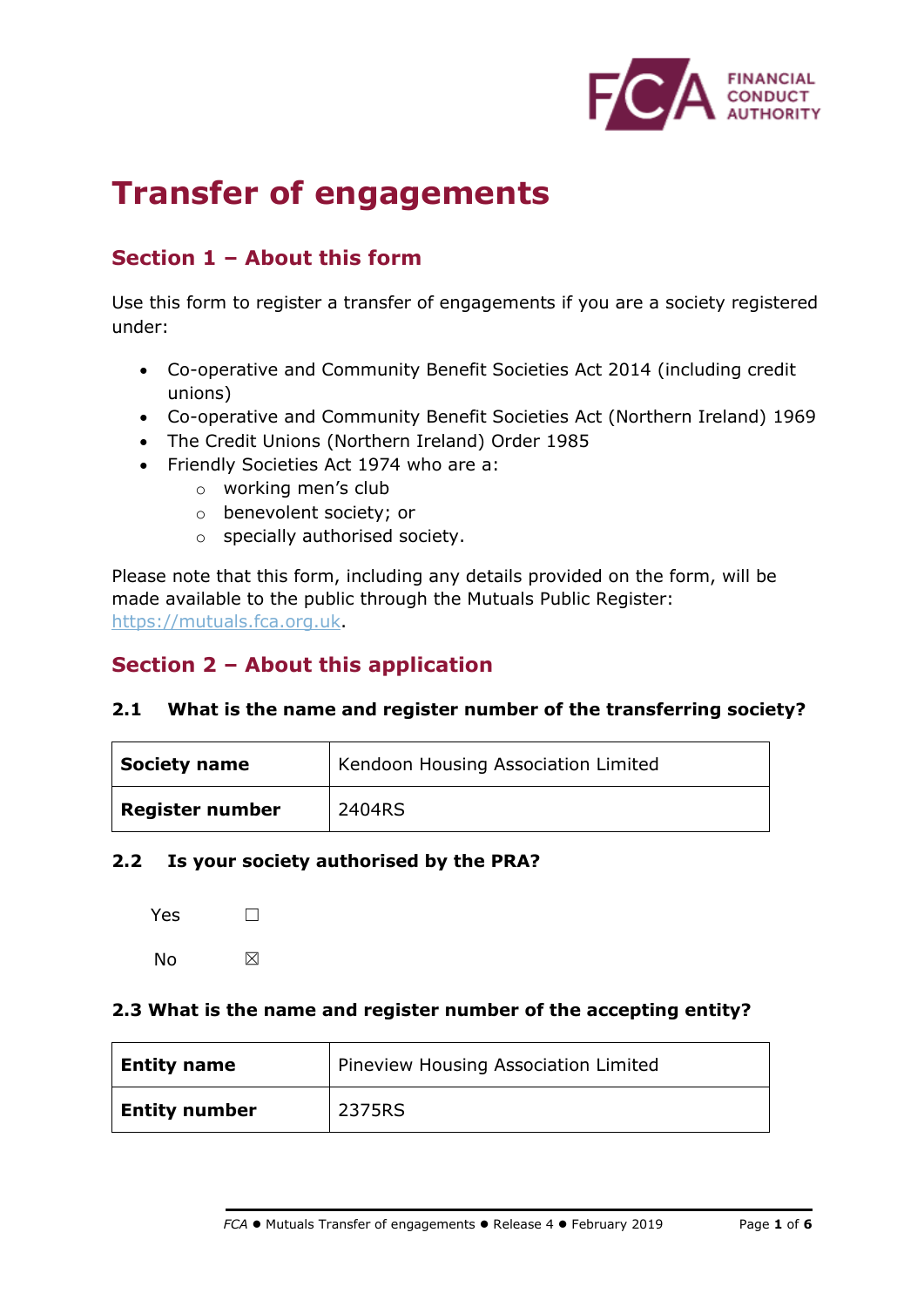### **2.4 What is the legal form of the accepting entity?**

| Society      |  |
|--------------|--|
| Credit union |  |
| Company      |  |

#### **2.5 Who should we contact if we want to discuss this application?**

| <b>Name</b>          | Wendy McCracken         |
|----------------------|-------------------------|
| <b>Role</b>          | <b>Interim Director</b> |
| <b>Email address</b> | wendy@kendoon.org.uk    |
| <b>Phone number</b>  | 0141 944 8282           |

#### **2.6 When do you want the transfer of engagements to be registered?**

Please note we aim to determine complete applications within 15 working days of receipt.

It is requested that the application is registered on 1 February 2021 to confirm this date as the transfer date.

#### **2.7 Is this a transfer of all the society's engagements?**

| Yes<br>Go to Section 3<br>⊠ |  |
|-----------------------------|--|
|-----------------------------|--|

| No<br>$\Box$ | Go to question 2.8 |
|--------------|--------------------|
|--------------|--------------------|

#### **2.8 Please detail the engagements remaining with the transferring society:**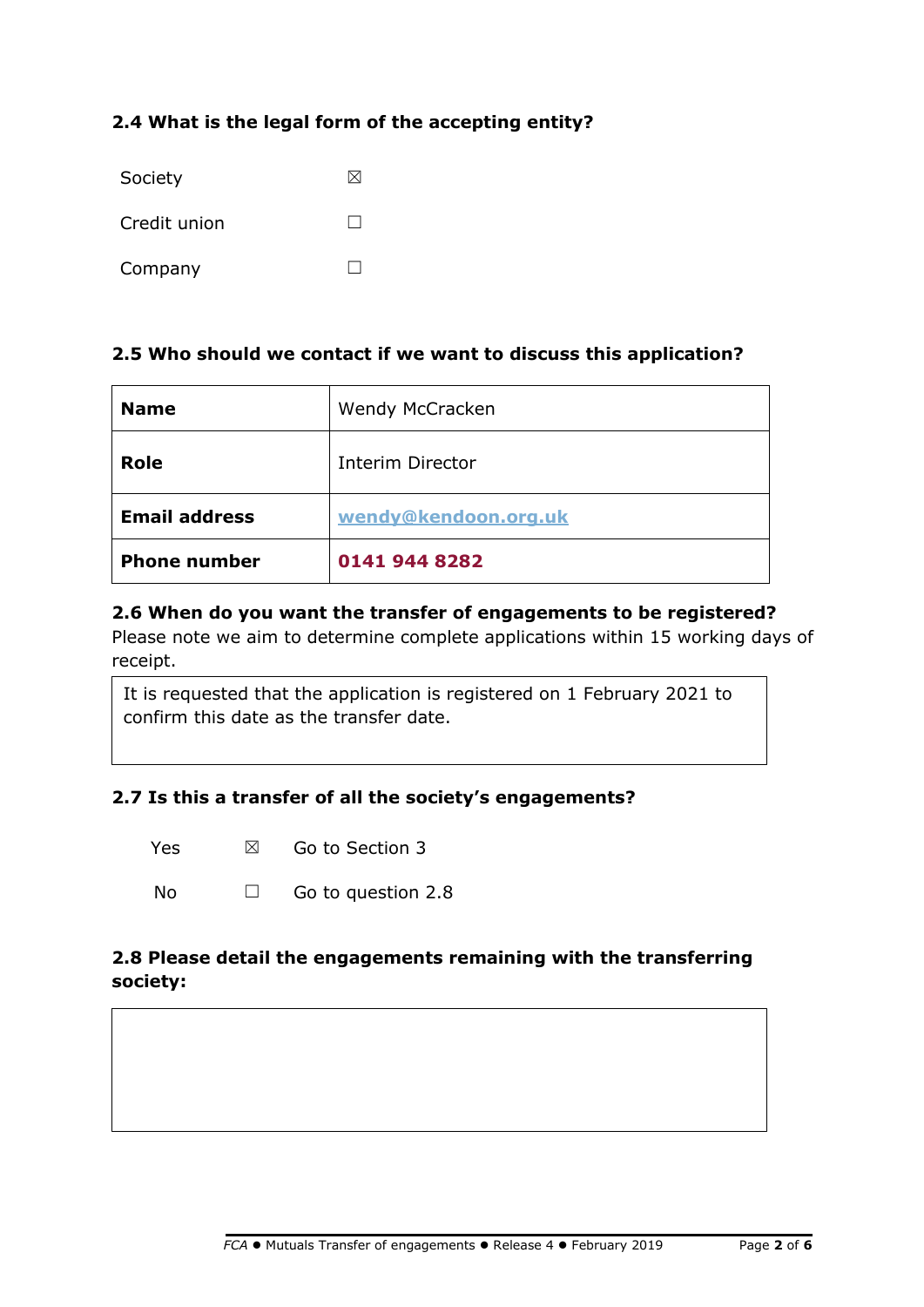## **Section 3 – Special resolution**

#### **3.1 Please confirm the transferring society or credit union has passed the special resolution in line with the statutory requirements:**

Resolution passed in line with statutory requirements  $\boxtimes$ 

**3.2 Please confirm you have enclosed two signed copies of the special resolution.** Each copy of the resolution must be signed by the transferring society's secretary, and the chairman of the meeting approving the special resolution.

Two copies of the signed special resolution are enclosed  $\boxtimes$ 

#### **3.3 In what way did the accepting entity decide to undertake to fulfil the engagements of the transferring society.**

At a board meeting  $\boxtimes$ 

At a meeting of members  $\Box$ 

#### **3.4 Is the accepting entity registered under the Friendly Societies Act 1974?**

| No | ⊠ | Go to Section 4a |  |
|----|---|------------------|--|
|    |   |                  |  |

Yes □ Go to question 3.5

**3.5 Please confirm you have enclosed two signed copies of the accepting society's special resolution.** Each copy of the resolution must be signed by the transferring society's secretary, and the chairman of the meeting approving the special resolution.

|  |  |  | Two copies of the signed special resolution are enclosed |  |
|--|--|--|----------------------------------------------------------|--|
|  |  |  |                                                          |  |

#### **3.6 Please confirm the accepting society has passed the special resolution in line with the statutory requirements:**

Resolution passed in line with statutory requirements  $\Box$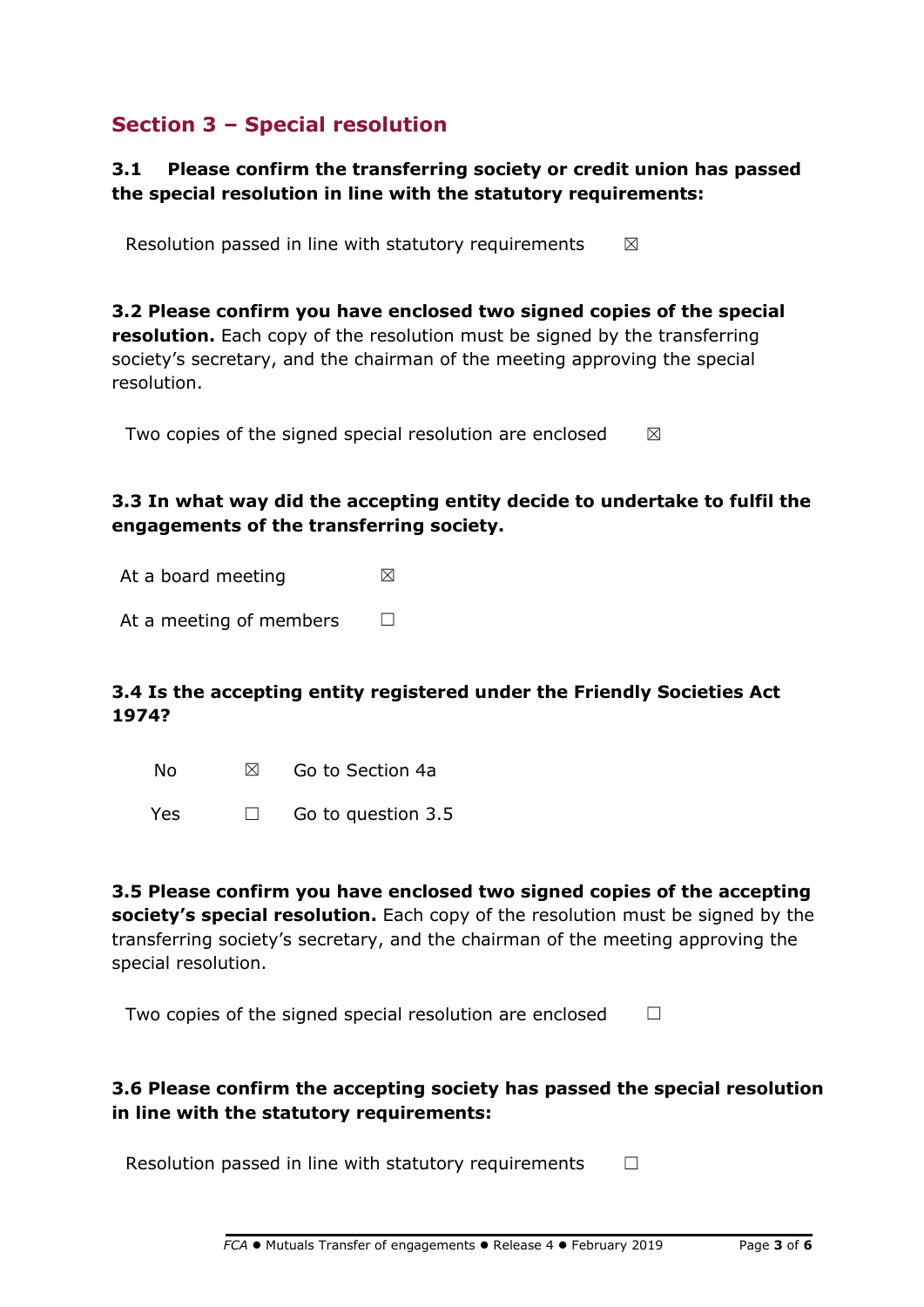## **Section 4a – Statutory Declaration – transferring society**

An officer of the transferring society or credit union must sign below in front of a solicitor, commissioner for oaths, notary public, or justice of the peace.

| Name | Wendy McCracken                            |
|------|--------------------------------------------|
| Role | <b>Kendoon Housing Association Limited</b> |

I do solemnly and sincerely declare that, in passing the resolution, the provisions of the applicable legislation have been complied with; and that everything stated in this form is accurate.

I make this solemn declaration conscientiously believing this to be true, and by virtue of the provisions of the Statutory Declarations Act 1835.

| <b>Signature</b> | Wend McCracken         |
|------------------|------------------------|
| <b>Date</b>      | <b>14 January 2021</b> |

This was declared before me, a:

| Solicitor |  |
|-----------|--|
|           |  |

Commissioner for oaths  $\Box$ 

Notary Public □

Justice of the Peace  $\Box$ 

| <b>Name</b>        |  |
|--------------------|--|
| <b>Declared at</b> |  |
| <b>Signature</b>   |  |
| <b>Date</b>        |  |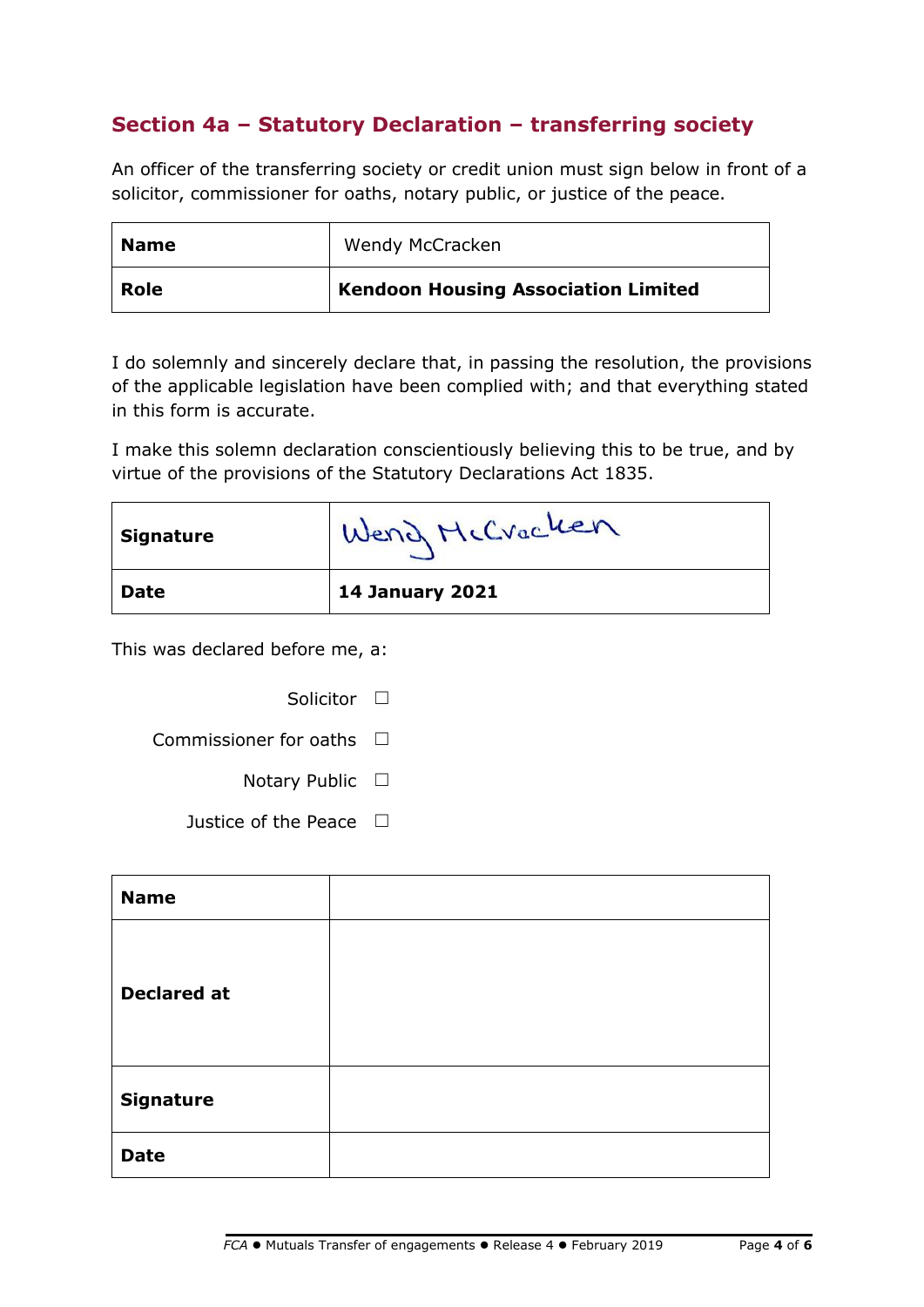## **Section 4b – Statutory Declaration – accepting entity**

An officer of the accepting entity must sign below in front of a solicitor, commissioner for oaths, notary public, or justice of the peace.

| <b>Name</b> | Joyce Orr                                   |
|-------------|---------------------------------------------|
| <b>Role</b> | <b>Pineview Housing Association Limited</b> |

I do solemnly and sincerely declare that the accepting entity has undertaken to fulfil the engagements of the transferring society detailed in the resolution; and that everything stated in this form is accurate.

I make this solemn declaration conscientiously believing this to be true, and by virtue of the provisions of the Statutory Declarations Act 1835.

| Signature   |                        |
|-------------|------------------------|
| <b>Date</b> | <b>14 January 2021</b> |

This was declared before me, a:

| Solicitor II                      |   |  |
|-----------------------------------|---|--|
| Commissioner for oaths $\;\;\Box$ |   |  |
| Notary Public                     | ப |  |
| Justice of the Peace              |   |  |

| <b>Name</b>        |  |
|--------------------|--|
| <b>Declared at</b> |  |
| <b>Signature</b>   |  |
| <b>Date</b>        |  |